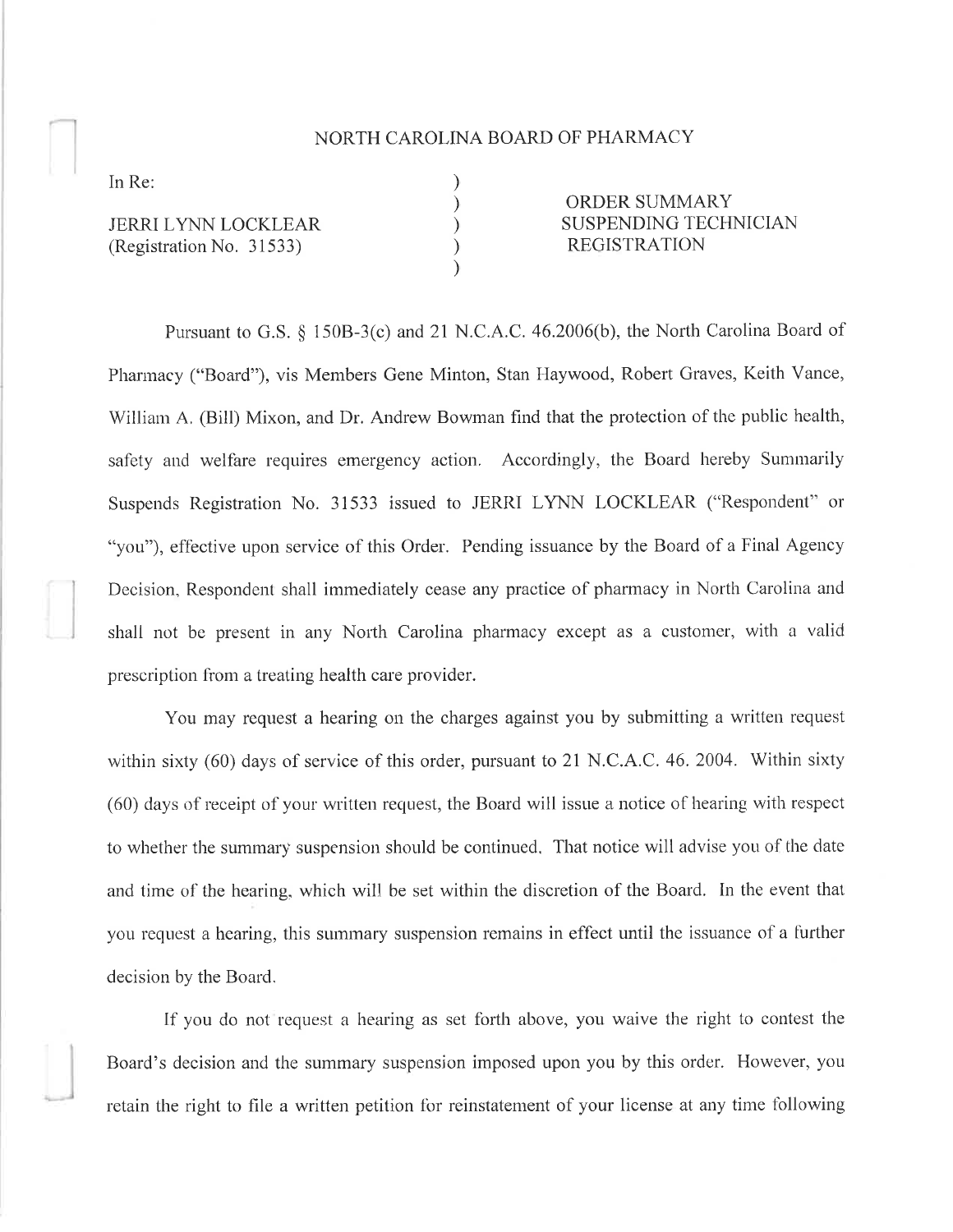this order. The Board will set a hearing at a time and place within its discretion and will rule on the petition for reinstatement, in its discretion, under its duty to consider the public health, safety and welfare.

By Order of the Board, this  $\frac{\int_0^1 e^{h}}{\int_0^1}$  day of  $\frac{1}{\int_0^1 e^{h}}$ , 2017.  $\mathcal{O}$ 

I

 $\Box$ 

NORTH CAROLINA BOARD OF PHARMACY

Jack W. Can<del>pbel</del>l, IV Executive D) rector